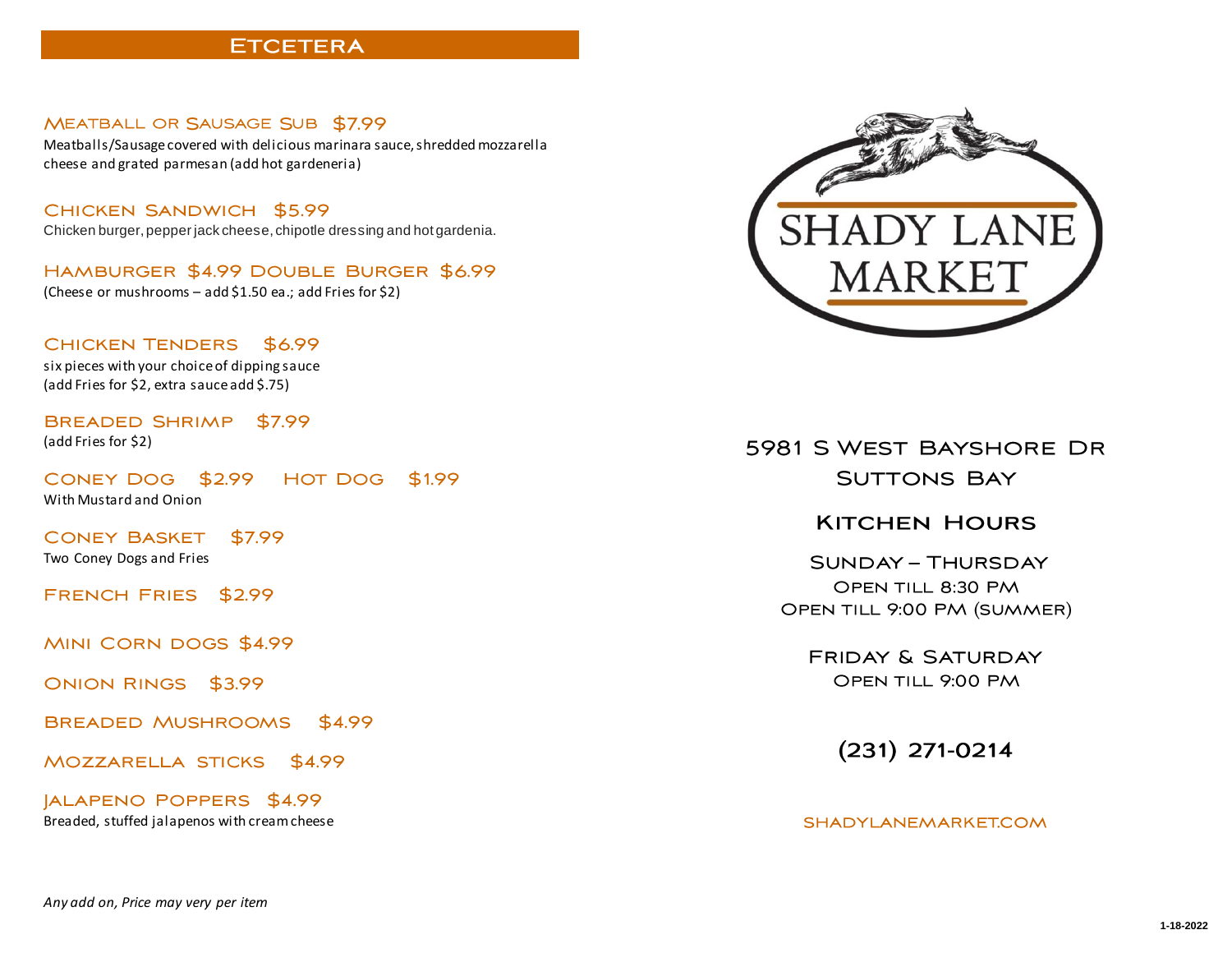#### **SIGNATURE SANDWICHES**

PESTO TURKEY ON SOUR DOUGH \$6.99 Hickory Smoked Turkey, Provolone, Fire Roasted Red Pepper, Pesto Mayo.

SPICY ITALIAN ON SOUR DOUGH \$6.99 Hand Carved Cured Ham, Genoa Salami, Hot Capicola, Prosciutto, Provolone, Lettuce, Red Onion, Olive Oil, Oregano. Served Hot.

HAM & SWISS ON COUNTRY ITALIAN \$6.99 Hand Carved Cured Ham, Swiss, Lettuce, Tomato, Honey Mustard.

HOAGIE ON SUB BUN \$7.99 Pepperoni, Ham, Genoa Salami , Peppperjack Cheese Yum!

BUFFALO CHICKEN WRAP \$6.99 Crispy Buffalo Chicken, Romaine, Ranch, Tomato, Red Onion, Cheddar Jack Cheese.

### **SIGNATURE SALADS**

GREEK \$6.99 Romaine, Feta, Tomato, Pepperoncini, Kalamata Olives, Red Onion, (add Chicken for \$2)

CHERRY CHICKEN \$6.99 Mixed Greens, Chicken, Blue Cheese, Dried Cherries, Red Onion, Toasted Walnuts

DAVE SALAD \$6.99 Romaine, Ham, Salami, Pepperoni, Kalamata, Tomato, Red Onion, Pepper Rings

CHICKEN CAESAR \$6.99 Romaine, Chicken, Shredded Parmesan

SOUTHWEST CHICKEN SALAD \$6.99 Romaine, Chicken, Tomato, Red Onion, Corn, Black Beans, Mexican Cheese

*Your choice of dressing: Greek, Raspberry Vinaigrette, Asian Sesame, Balsamic Vinaigrette, Ranch, French, Blue Cheese, Honey Mustard, Chipotle Ranch or Caesar Extra - \$.75 each.*

## **SIGNATURE PIZZAS**

**DELUXE \$20.99** Pepperoni, Ham, Sausage, Bacon, Onions, Mushroom, Green Peppers, Green Olives, Black Olives

BBQ CHICKEN \$14.99 Sweet Baby Rays Sauce, Chicken, Onions

**VEGGIE \$17.99** Onions, Green Peppers, Black Olives, Green Olives, Mushrooms, Tomatoes

MEAT LOVERS \$16.99 Pepperoni, Ham, Sausage, Bacon

**HAWAIIAN** \$13.99 Ham, Pineapple (Awesome with BBQ sauce, but you have to tell us!)

**HOUSE SPECIALTY** \$15.99 Sausage, Roasted Red Pepper, Mushroom, Kalamata Olive

DAVE'S SPICY SPECIAL \$16.99 Sausage, Spinach Mushroom, Hot Gardeneria, Tomato, Garlic Butter

GREEK \$18.99 Bacon, Feta, Red Onion, Spinach, Kalamata Olive, Tomato

**BREAKFAST** \$19.99 Scrambled Eggs, Ham, Bacon, Sausage, Onion

PIZZA BY THE SLICE  $$1.89 - $2.39$ Served all Day!

CHEESE BREAD \$9.99 12 pieces with Marinara (extra sauce add \$.75)

BREAD STICKS \$5.99 8 pieces with Marinara (extra sauce add \$.75)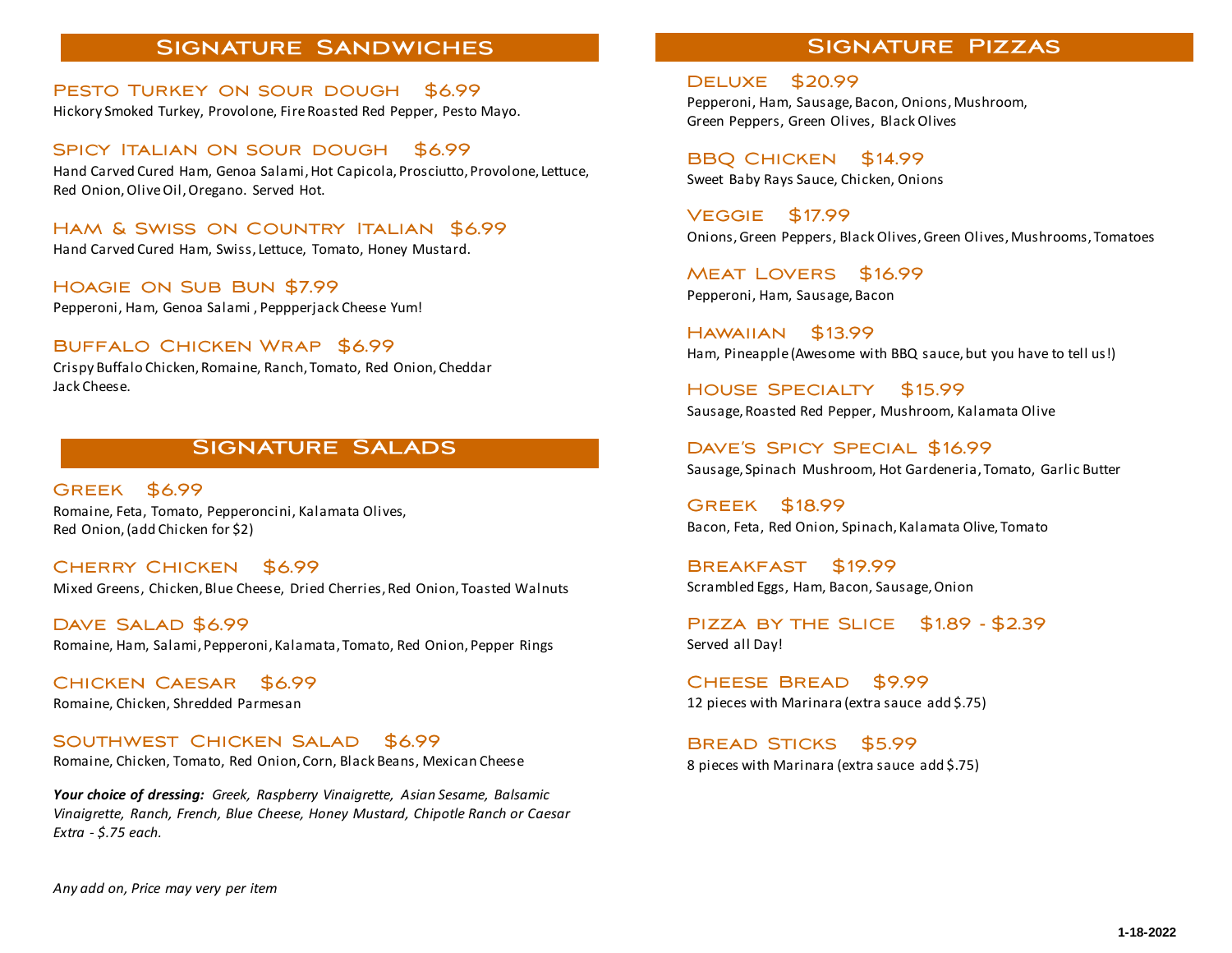

## **CUSTOM SANDWICHES \$6.99**

Additional Cheese/Meat \$1.50 each Add Fries for \$2 or Rings for \$2.50

Hot Cold

#### **BREAD**

Sour Dough Country Italian Sub Bun(\$1 extra) Brioche Flour Tortilla Hamburger Bun Rye Bread

### MEAT (CHOICE OF 2)

Ham Turkey Chicken Bacon Pepperoni Genoa Salami Hot Cappicola Prosciutto Roast Beef

### CHEESE (CHOOSE 1)

American Cheddar Pepper Jack Provolone Mozzarella Swiss

#### **SPREADS**

Mayo Miracle Whip Ketchup Ranch Horsey Mustards: Dijon Honey Spicy Yellow Pesto Pesto Mayo Italian Olive Oil BBQ

### TOPPINGS (UP TO 4)

Romaine Lettuce Tomato Red Onion Yellow Onion Hot Gardeneria Roasted Red Pepper Cucumber Pepper Rings Pickles Jalapenos Mushroom Green Pepper Black Olives Green Olives



## **CUSTOM SANDWICHES \$6.99**

Additional Cheese/Meat \$1.50 each Add Fries for \$2 or Rings for \$2.50

Hot Cold

#### **BREAD**

Sour Dough Country Italian Sub Bun(\$1 extra) Brioche Flour Tortilla Hamburger Bun Rye Bread

### **MEAT (CHOICE OF 2)**

Ham Turkey Chicken Bacon Pepperoni Genoa Salami Hot Cappicola Prosciutto Roast Beef

#### CHEESE (CHOOSE 1)

American Cheddar Pepper Jack Provolone Mozzarella Swiss

#### **SPREADS**

Mayo Miracle Whip Ketchup Ranch Horsey Mustards: Dijon Honey Spicy Yellow Pesto Pesto Mayo Italian Olive Oil BBQ

### TOPPINGS (UP TO 4)

Romaine Lettuce Tomato Red Onion Yellow Onion Hot Gardeneria Roasted Red Pepper Cucumber Pepper Rings Pickles Jalapenos Mushroom Green Pepper Black Olives Green Olives

1 **1-18-2022** -18-2022